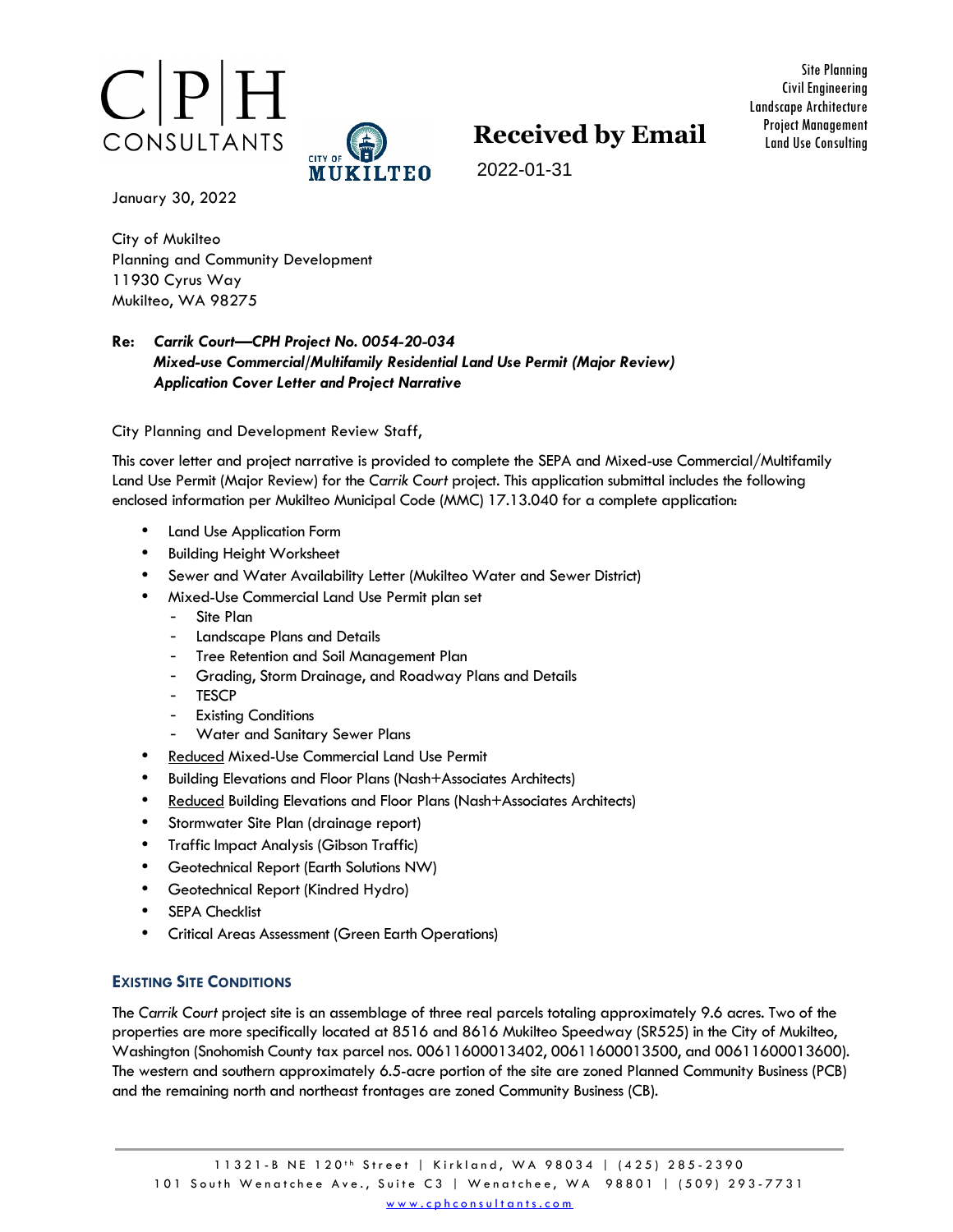*Carrik Court* January 30, 2022 *Project Narrative for Commercial/Multifamily Land Use Permit Page* 2 of 4 *CPH Project No. 0054-20-034* 

SR525 borders the east frontage of the site and serves as its current vehicular access. The south frontage of the site is bordered by 88th Street Southwest. Properties north of the site are a combination of undeveloped and commercial/multifamily uses that are zoned Multifamily (MDR, 13 du/acre). The properties adjacent to the west boundary of the site are fully developed single-family residential subdivisions in the City's low density single-family zone (RD 12.5).

The northern and southern portions of the site are mostly undeveloped. The central, approximately 3 acres of the site was historically cleared and graded and is currently covered by mostly pasture grass and some maintained landscape and paved areas. This sparsely developed portion of the site contains an existing detached single-family residence, private gravel and asphalt paved driveways and parking areas, and associated outbuildings. The existing topography has approximately 40 feet of elevation relief from the northeast corner of the site towards the southwest corner of the site. Critical areas comprised of one Category IV wetland and an unnamed Type 5 stream exist on the southern portion of the site. An unclassified drainage course conveys runoff from portions of the western half of SR525 and the north site to the inlet of an existing 12-inch culvert that was recently installed by the *Courtyard Townhomes* project specifically for the collection of this conveyance.

# **PROJECT OVERVIEW**

*Carrik Court* is a mixed-use commercial and multifamily residential project proposed with a total of 122 residential townhome units and 9,600 square feet of commercial floor area on an approximately 9.6-acre site in the northcentral portion of the City of Mukilteo. Eighteen (18) stand-alone townhome buildings contain 114 of the new singlefamily residential units and four (4) additional buildings contain the remaining eight (8) residential townhome units combined with the 9,600 square feet of commercial space (2,400 square feet commercial and 2 residential units per building). The site plan and residential buildings have been thoughtfully configured around the site to provide convenient access throughout the property by a system of drives aisles and sidewalks for vehicular and pedestrian ingress/egress. The live/work residential units have been sited along the frontage of Mukilteo Speedway consistent with the mixed-use provisions of Mukilteo Municipal Code (MMC) 17.25C.030.B.2b.

Private roads and/or drive aisles will provide access to the individual buildings, open spaces, recreations areas on the site. A primary private loop road connects the enclaves of shared private drives with the existing adjacent public roadways with commercial driveway approaches at two locations—one at Mukilteo Speedway and one at 88<sup>th</sup> Street SW. The project will improve both the frontage of SR525 and 88<sup>th</sup> Street SW with pavement widening, continuous curb, gutter, sidewalk, and landscape amenities conforming to applicable City standards. The expected extent/scope of frontage improvements are shown on the accompanying plans.

The current site plan incorporates the required open space and recreation areas required by City code. A portion of the onsite open space includes more than 1.6 acres of stream, wetland, and associated critical area buffers over the southern edge of the site. This natural open space amenity will be accessible to the residents of the community via viewpoints, paths and sidewalks, and adjacent recreation facilities. The Critical Areas Assessment prepared by Green Earth Operations included with this application provide more details regarding the project impacts and mitigation measures for these critical areas.

## **DENSITY OF RESIDENTIAL DWELLING UNITS**

The maximum allowable density for the PCB and CB zones is established at 13 dwelling units (du) per acre by MMC 17.25C.030.B.5b. Based on this and a total site area of 9.6 acres, the project would be allowed a maximum of 125 du. MMC 17.25c.030.b.5c goes on to state that site development in the CB and PCB zones shall be in accordance with the PRD standards of MMC 17.51, except that the maximum density would remain at 13 du/acre. This suggests that the typical 20 percent density bonus provided by meeting the criteria of the PRD is not applicable to the PCB and CB zones. The proposed 122 residential units are slightly less than the allowable density for the site.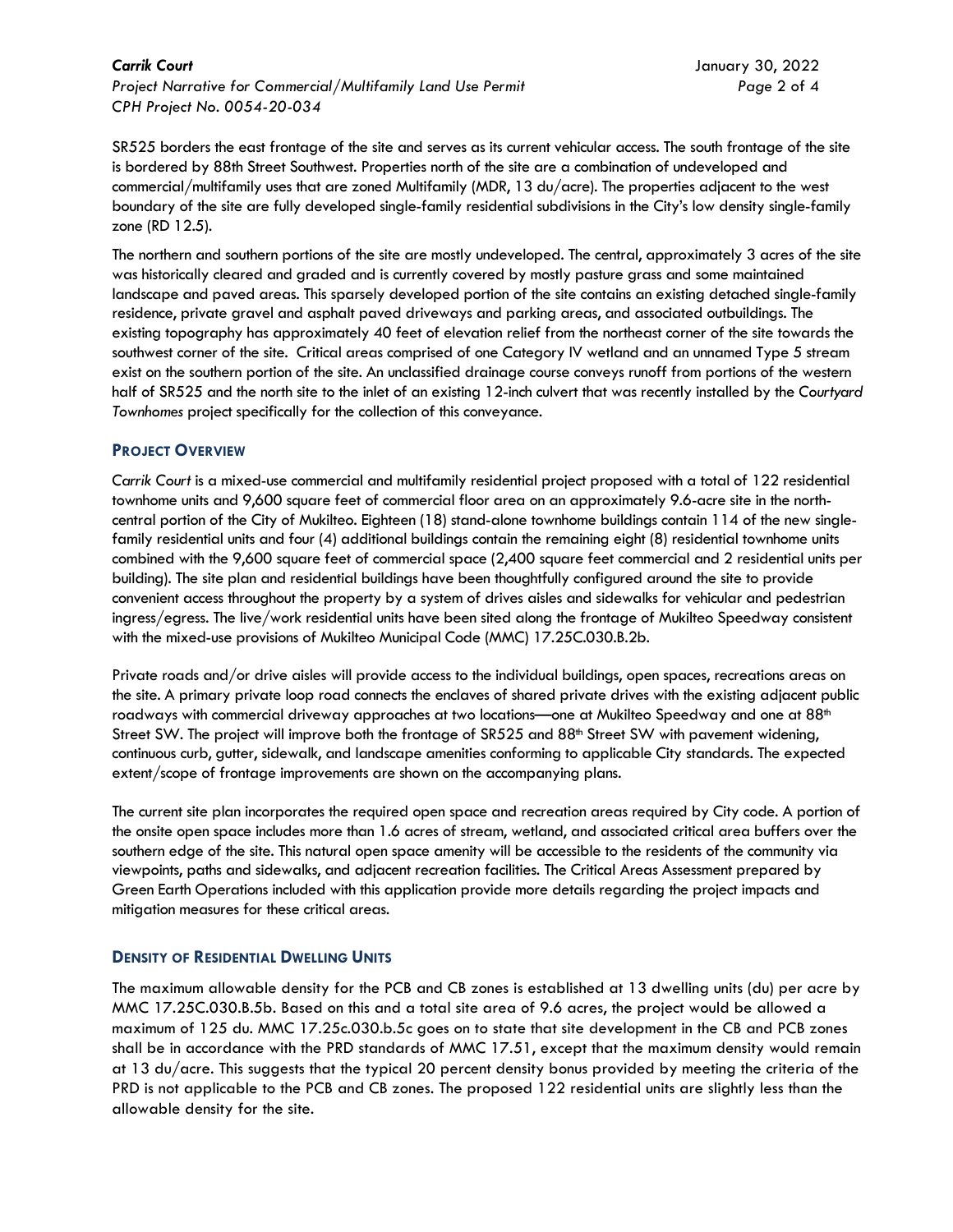*Carrik Court* January 30, 2022 *Project Narrative for Commercial/Multifamily Land Use Permit Page* 3 of 4 *CPH Project No. 0054-20-034* 

The Site Plan included with these application materials illustrate how the 122 residential townhome units and 9,600 SF of commercial floor area are accommodated in a configuration that results in well distributed and connected open space areas that exceed the minimum area required by MMC 17.51.050.B.

## **OPEN SPACE AND RECREATION**

The project is required to provide 20 percent of its site area in the form of common open space per MMC 17.51.050.B. This equates to a little more than 1.9 acres based on a total site area of 9.6 acres. Up to fifty percent of the onsite natural critical areas can count toward the required onsite open space and recreation area. The remaining 0.96 acres of open space includes an approximately 0.15-acre formal park space sited over and adjacent to the storm drainage vault in the southwest portion of the site and other common landscape areas distributed throughout the site.

Onsite open space areas include a combination of green landscape and hard walk and plaza amenities to accommodate both passive and active recreation for the residents. The formal park in the southwestern portion of the site will contain a community also contain playground equipment and other features for a variety of ages. These areas and details regarding the specific amenities are shown on the enclosed landscape plans.

# **CRITICAL AREAS**

The project biologist, Green Earth Operations (GEO), has completed a reconnaissance and assessment of the critical areas on the site. Those efforts resulted in the delineation of an existing, coincident Category IV wetland and Type 5 stream in the southern limit of the site. Portions of these resources are proposed to be relocated with some enhancement to accommodate the site plan as well as to create a unique natural amenity for the community. No other critical area resources were identified on the site. A copy of GEO's Critical Areas Assessment (December 23, 2021), which includes a conceptual mitigation plan, accompanies this narrative and is part of both the SEPA review and land use applications.

## **GRADING AND STORM DRAINAGE IMPROVEMENTS**

Clearing and grading of the site will be required to complete the building pads, associated roadway and utility infrastructure, and enhancements to the onsite critical areas in the native open space. The preliminary site plan considers the existing topographic relief and challenges and attempts to limit overall earthwork. Site grading and retaining walls with low to moderate heights are necessary to accommodate limiting building heights.

The project will require storm drainage collection, conveyance, flow control, and water quality facilities to mitigate the change in land use. A geotechnical and infiltration testing efforts have been completed and the results of those efforts indicate that limited infiltration of storm water runoff may be feasible over certain areas of the project site. A technical memorandum from Kindred Hydro summarizes the infiltration test results and design recommendations and a copy of that report accompanies this submittal package. All stormwater controls will be designed and ultimately constructed in accordance with applicable City of Mukilteo Public Works and surface water standards per the adopted 2012 Department of Ecology Stormwater Management Manual for Western Washington as amended in December 2014. The project will meet duration flow control and basic treatment standards for stormwater runoff volumes.

The topography of the site and existing downstream drainage systems result in the site having two separate threshold discharge areas (TDAs). Final grading and proposed storm drainage improvements will generally maintain existing storm drainage discharge patterns and the two TDAs. Discharge from the north TDA will consist of runoff from the non-pollution generating impervious roofs, yards, and vegetated perimeter buffer areas. The storm drainage collection system and grading of the site effectively reduce the contributing area of the north TDA such that